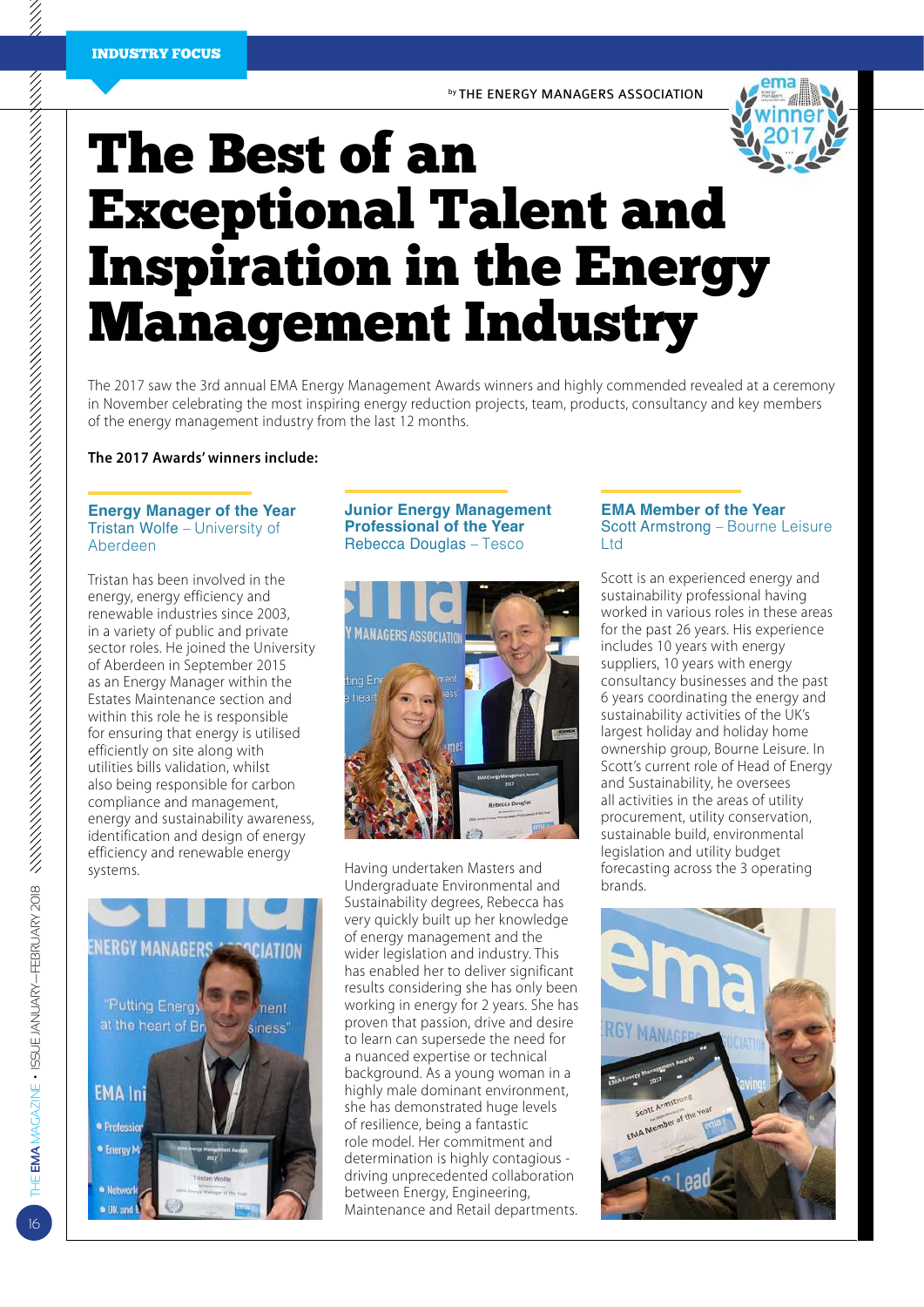# **Energy Management Team of the Year**

29 Regiment, The Royal Logistic Corps Energy Management Team

The Energy Management Team at 29 Regiment, The Royal Logistic Corps is a partnership between Industry, DIO and the MOD who are all passionate, dedicated, determined and committed.

Inspiration, leadership, innovation, teamwork, cooperation and the added support of their primary and secondary school children's youth clubs have enabled them to become a highly effective and winning combination.

#### **Energy Reduction Project through Organisational Behaviour Change of the Year**

Bourne Leisure Ltd

In February 2017, the Central Energy and Sustainability team from Bourne Leisure carried out an extensive Energy Management training project involving 60 representatives from throughout the company. Following a 2 day training course, which took place at the Bognor Regis Butlin's resort, several hours of follow-up course work was required by each delegate and this was assessed and graded by the EMA. The result was that 47

representatives achieved the EMA approved LEC 2 Energy Reduction qualification and EMA approved LEC 3 Technical and Operational module in hospitality qualification.

> Since the training, there has been a 7% reduction on utility consumption compared to the same period in 2016, and these savings can be directly contributed to the training and follow up coursework that occurred earlier that year.

#### **Energy Management Consultancy Service of the Year**

Energy and Technical Services Ltd (ETS)

Celebrating the 20th year in business next year, Energy and Technical Services Ltd (ETS) is an



award winning, multi-disciplinary consultancy practice, specialising in energy management, technical engineering and compliance. We work with clients across the UK and Ireland on a variety of energy and engineering projects ranging in value from small scale refurbishments to multi-million-pound upgrades. We are a national network of experts working with clients to develop and implement innovative solutions to the complex challenges associated with energy management. Our extensive resource of Senior Consulting Engineers allows us to connect expertise across services, sectors and geographies.



#### ema **Serving Energy Management Professionals** www.ther ema ema Enerc Membershir **Resources Managem** • Training • 4 Membership Levels **Courses** • The EMA Magazine • No Membership Fees • Open to All • In Class • In House **Energy Management Guides**



The Team has worked tirelessly in identifying and then pursuing "Spend to Save" investment opportunities which have had and will continue to have a significant reduction on energy and utility consumption figures.